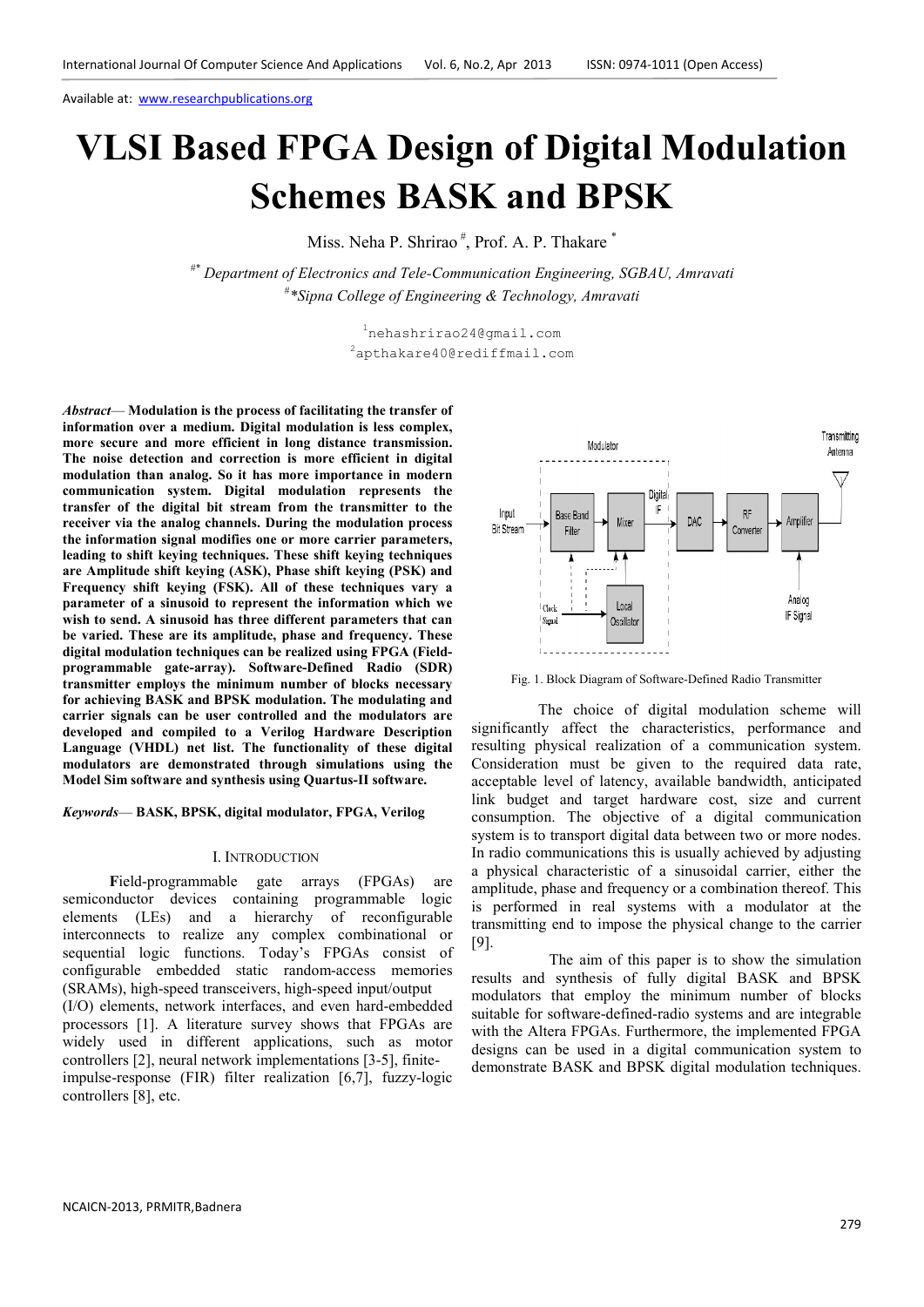#### II. DESIGN OF DIGITAL MODULATORS

## *A. BASK Modulator -*

Sinusoidal carrier

 In a BASK (binary amplitude-shift keying) modulation process, the amplitude of the sinusoidal carrier signal is changed according to the message level ("0" or "1"), while keeping the frequency and phase constant. If transmitting data is 1, BASK modulated signal is carrier signal. But when transmitting data is 0, BASK modulated signal is 0. In modulation, data bits are multiplied with a carrier signal and then modulated signal is created.

| $S(t) = A_c \sin(2\pi f c t)$ | ; if symbol = 1  |     |
|-------------------------------|------------------|-----|
| $S(t) = 0$                    | ; if symbol $=0$ | (1) |

In Fig. 2, it is shown a block diagram of BASK modulator. The input signals provided are the modulating signal and carrier signal. The output will gives a BASK modulated signal. In Fig. 3, it is shown that BASK modulation [10].



Fig. 3. The modulating-signal (message) and the BASK signal waveforms

#### *B. BPSK Modulator –*

 In a BPSK (binary phase-shift keying) modulation process, the phase of the sinusoidal carrier signal is changed according to the message level ("0" or "1") while keeping the amplitude and frequency constant. Beginning of BPSK modulated signal's period is positive values, if transmitting symbol is 1. But if transmitting signal is 0, beginning of BPSK modulated signal's period is negative values. A block diagram of the BPSK modulation and its signal waveforms are shown in Fig. 4 and 5, respectively [10].

$$
S(t) = A_c Sin(2\pi fct) \qquad ; if symbol = 1
$$
  
\n
$$
S(t) = -A_c Sin(2\pi fct) \qquad ; if symbol = 0 \tag{2}
$$



Fig. 2. A block diagram of BPSK modulation

Sinusoidal carrier (0')



Fig. 4. A block diagram of BPSK modulation

 In figure 4, it is shown the block diagram of BPSK modulator. The inputs are nothing but the modulating signal and carrier signal which provides the two carrier signals i.e. 0º and 180º for phase shifting. Thereby, BPSK modulated signal is created.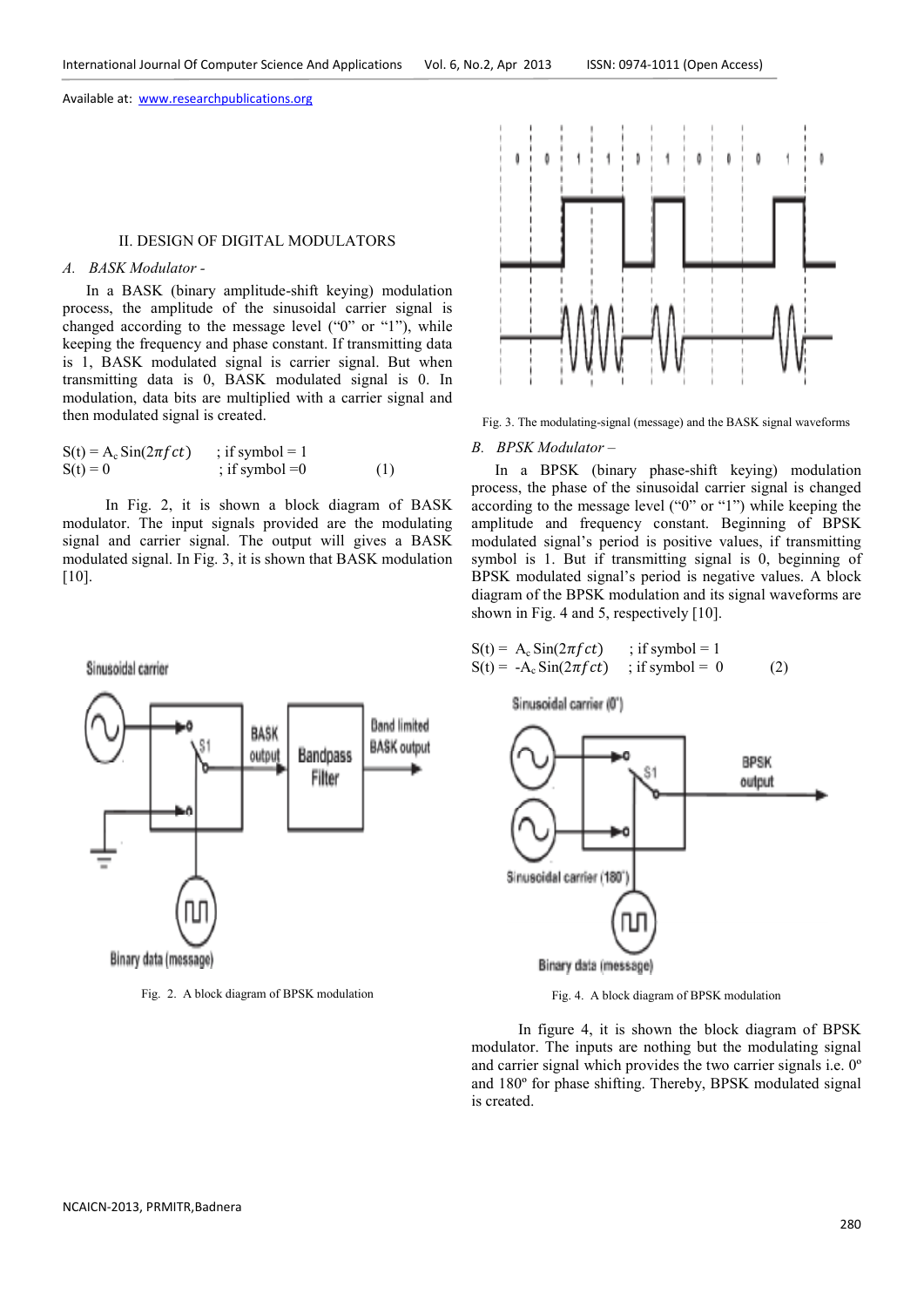

Fig. 5. The modulating-signal (message) and BPSK signal waveforms

# III.SIMULATION RESULTS

 Prior to the FPGA hardware implementation, the design of BASK and BPSK digital modulators are verified through simulations using the *Model-Sim* software.

# *1) BASK Simulation Result:*

The simulation results for the BASK modulator are shown in Fig. 6. The input carrier signal is Sinusoidal (Modulating) Wave, the input modulating signal is Binary Sequence, and the output modulated signal is ASK Signal.



Fig. 6. BASK Simulation Result

## *2) BPSK Simulation Result:*

The design parameters used for the simulations are a 16-bit phase accumulator that generated a 16-bit digital sine wave with a frequency of 1 kHz and phases of 0° and 180° (the complements of each other), and a 1010101...10 serial binary sequence (modulating signal).

 The simulation results for the BPSK modulator are shown in Fig. 7. The input carrier signals are Sinusoidal Wave 1 and Sinusoidal Wave 2, the input modulating signal is Binary Sequence, and the output modulated signal is BPSK Signal.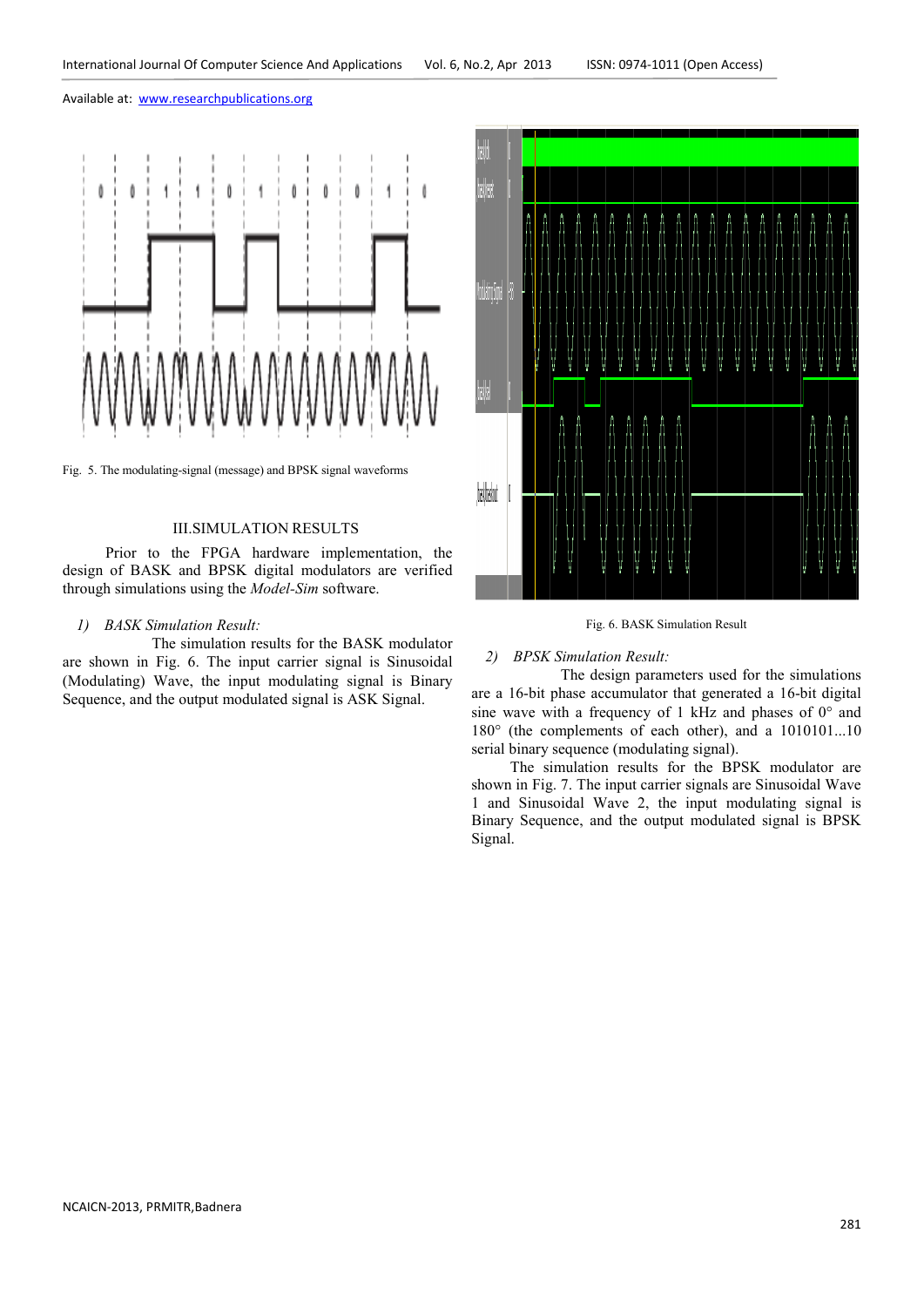

Fig. 7. BPSK Simulation Result

# IV. SYNTHESIS OF MODULATORS IN QUARTUS-II

 The synthesis of both the modulation schemes i.e. BASK and BPSK is done by using Quartus-II software. It uses Cyclone-II family of Altera FPGA. This gives the overall flow summary of the modulators which shows many parameters for the comparison and the system status of BAK and BPSK modulation techniques.

 *1) Synthesis of BASK Modulator-*

| low Summary |                                    |                                              |  |
|-------------|------------------------------------|----------------------------------------------|--|
|             |                                    |                                              |  |
|             | Flow Status                        | Successful - Sun Mar 17 19:13:40 2013        |  |
|             | Quartus II Version                 | 9.1 Build 350 03/24/2010 SP 2 SJ Web Edition |  |
|             | <b>Revision Name</b>               | bask                                         |  |
|             | Top-level Entity Name              | bask                                         |  |
|             | Family                             | Cyclone II                                   |  |
|             | Device                             | EP2C20F484C7                                 |  |
|             | <b>Timing Models</b>               | Final                                        |  |
|             | Met timing requirements            | Yes                                          |  |
|             | Total logic elements               | $34/18,752$ (<1%)                            |  |
|             | Total combinational functions      | $34/18,752$ (<1%)                            |  |
|             | Dedicated logic registers          | $13/18,752$ (<1%)                            |  |
|             | Total registers                    | 13                                           |  |
|             | Total pins                         | 11/315[32]                                   |  |
|             | Total virtual pins                 | $\theta$                                     |  |
|             | Total memory bits                  | $0/239.616(0\%)$                             |  |
|             | Embedded Multiplier 9-bit elements | 0/52(0%)                                     |  |
|             | Total PLLs                         | $0/4(0\%)$                                   |  |

Fig. 8. Synthesis of BASK Modulator in Quartus-II *2) Synthesis of BPSK Modulator-*

| <b>Flow Summary</b> |                                    |                                              |
|---------------------|------------------------------------|----------------------------------------------|
|                     |                                    |                                              |
|                     |                                    |                                              |
|                     | Flow Status                        | Successful - Sun Mar 17 20:17:10 2013        |
|                     | Quartus II Version                 | 9.1 Build 350 03/24/2010 SP 2 SJ Web Edition |
|                     | Revision Name                      | bpsk                                         |
|                     | Top-level Entity Name              | bpsk                                         |
|                     | Family                             | Cyclone II                                   |
|                     | Device                             | EP2C20F484C7                                 |
|                     | Timing Models                      | Final                                        |
|                     | Met timing requirements            | Yes                                          |
|                     | Total logic elements               | $51/18,752 (\times 1\%)$                     |
|                     | Total combinational functions      | $51/18,752 (\times 1\%)$                     |
|                     | Dedicated logic registers          | $20/18,752 (\times 1\%)$                     |
|                     | Total registers                    | 20                                           |
|                     | Total pins                         | 11 / 315 ( 3 % )                             |
|                     | Total virtual pins                 | O                                            |
|                     | Total memory bits                  | 0/239,616[0.2]                               |
|                     | Embedded Multiplier 9-bit elements | $0/52(0\%)$                                  |
|                     | Total PLLs                         | 0/4(0%)                                      |
|                     |                                    |                                              |
|                     |                                    |                                              |

Fig. 9. Synthesis of BPSK Modulator in Quartus-II

### V. CONCLUSION

 Implementation of BASK and BPSK digital modulators are demonstrated. The Simulation is done using Model-Sim software that shows the output waveforms for BASK and BPSK modulators. The main advantage of the implementation